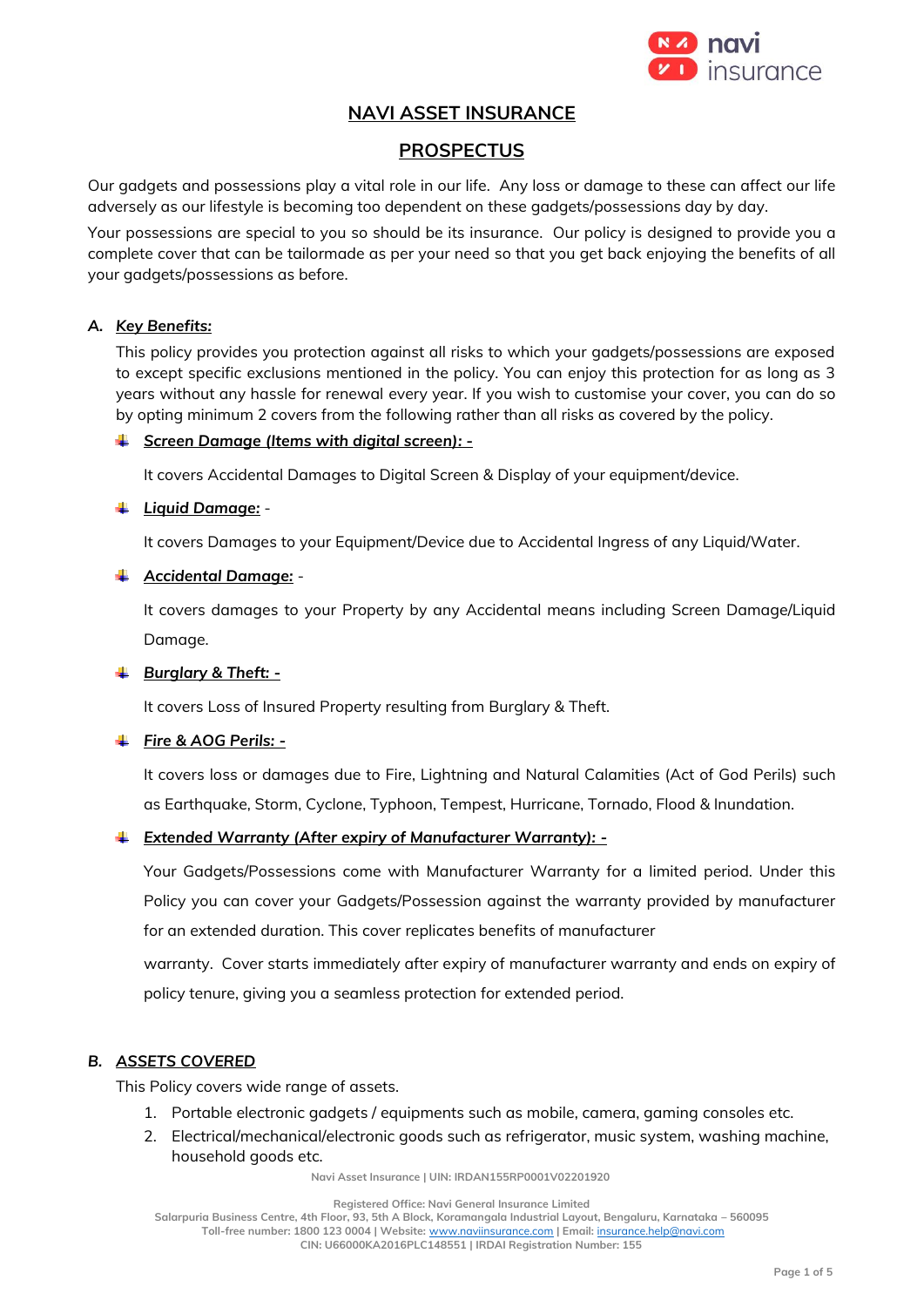

3. Jewellery & Valuables such as paintings, watches, sculpture etc.

# *C. POLICY TENURE*

Policy can be purchased for tenure of up to 3 years depending on your need.

#### *D. EXCLUSIONS:*

Your policy is subject to some exclusions. Some of these exclusions cannot be covered and some can be covered on payment of additional premium but subject to our Underwriting Guidelines.

#### **I. General Exclusions (That cannot be Waived) are: -**

- 1. Wear & tear, Process of cleaning, dyeing or bleaching, or from moth, vermin, insects or mildew or any other gradually operating cause.
- 2. Money, securities, manuscripts, deeds, bonds, bills of exchange, promissory notes, stock or share certificates, stamps,
- 3. War, Warlike operations and Nuclear Weapons/Material/Radiations.
- 4. Consequential loss or legal liability of any kind.
- 5. Any unexplained loss/damage/disappearance.
- 6. Unlawful act or illegal activities or fraudulent act by you or your representative including your family/staff member and domestic help.
- 7. Misuse, reckless, abusive, wilful or intentional conduct associated with handling and use of the property insured.
- 8. Any latent / inherent defect or Recall Campaign in the event of mass failure of the insured Item(s) or any use other than in accordance with manufacturer's recommendation or use of any accessory which has not been approved by the manufacturer with the insured items.
- 9. Any Pre-existing conditions or cosmetic loss or damage or scratches.
- 10. Property insured with a Unique Identification Number that has been altered, defaced or removed, or has been modified to alter its functionality or capability without the written permission of manufacturer.
- 11. Any Liquid and stain damage to paintings, clothing, and home furnishing items.
- 12. Theft from any car except car of fully enclosed type.
- 13. Loss of Software and loss of data.
- 14. Loss or damage covered under Manufacturer warranty.
- 15. Loss or Damage to property insured whilst in the custody of any person other than You, Your Family or Your employee.
- 16. Loss or damage due to Moisture/Heating/Smoke.
- 17. Terrorism
- 18. Loss or damage caused by mechanical or electrical derangement of any item unless caused by accidental external means.

### **II. Exclusions (That can be waived) on payment of Additional Premium:**

- 1. Loss or damage due to Riot, Strike and Malicious Damage.
- 2. Loss or Damage to Battery.
- 3. Jewellery and valuables kept in bank locker or any other locker.
- 4. Theft or burglary from the insured premises if left unoccupied for more than 30 days.
- 5. Where any items insured hereunder consists of articles in pair or set, our liability shall not exceed the value of any particular part or parts which may be lost or damaged.

**Navi Asset Insurance | UIN: IRDAN155RP0001V02201920**

**Registered Office: Navi General Insurance Limited**

**Salarpuria Business Centre, 4th Floor, 93, 5th A Block, Koramangala Industrial Layout, Bengaluru, Karnataka – 560095**

**Toll-free number: 1800 123 0004 | Website:** [www.naviinsurance.com](http://www.naviinsurance.com/) **| Email:** [insurance.help@navi.com](mailto:insurance.help@navi.com)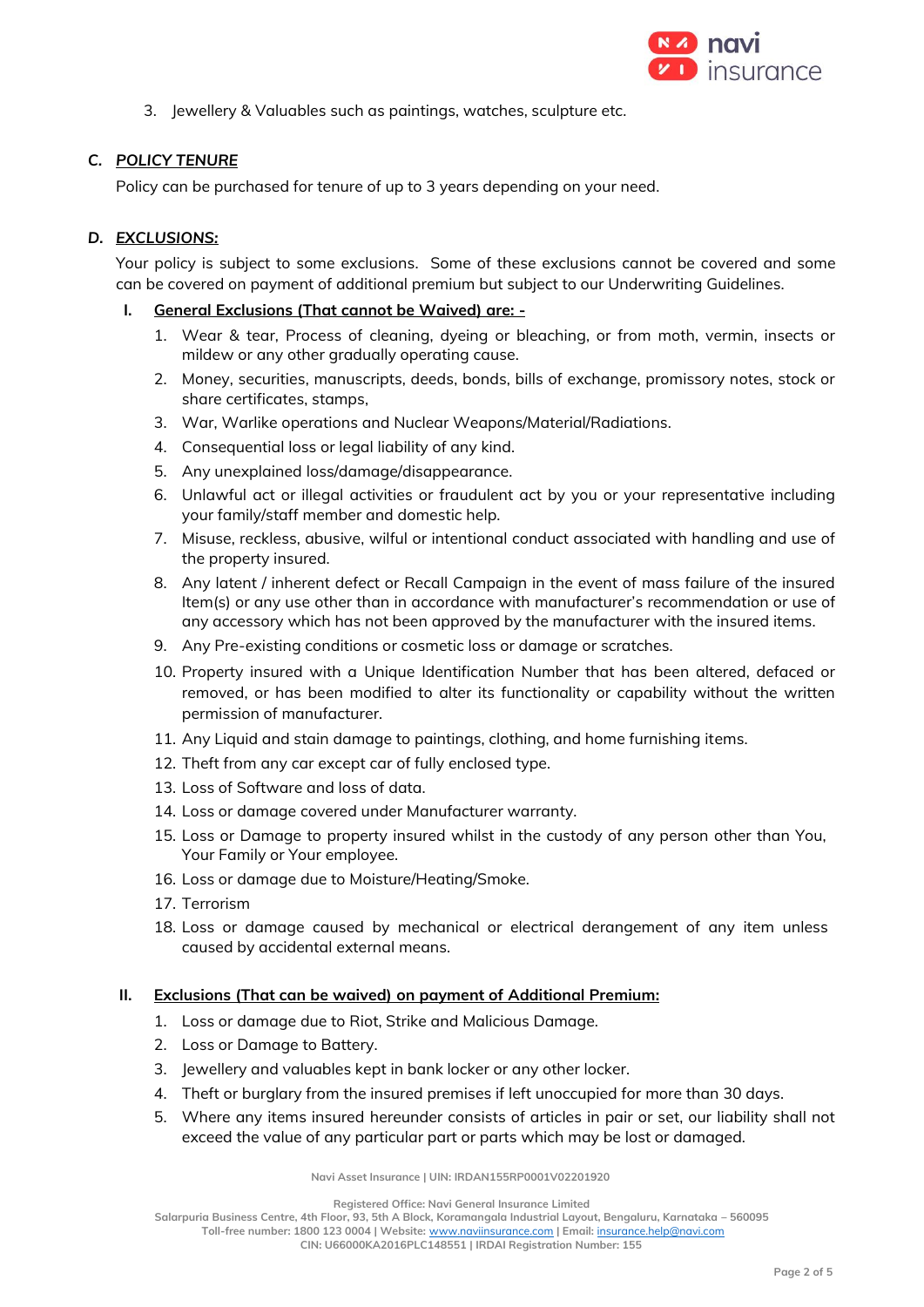

- 6. Loss or damage due to electrical, mechanical and electronic breakdown of any insured article.
- 7. Misplacement of property insured.

#### *E. What should be the Sum Insured?*

Sum Insured is the amount shown against each item in the Schedule which is our maximum liability that We shall pay during period of insurance.

You can purchase this insurance on either Replacement Value or Market Value basis. In case of Replacement value basis sum insured would be the purchase price of new item of same make/model/specification.

However, insurance can also be purchased on market value basis, where depreciation on the basis of age of the item can be deducted from purchase price of new item.

Once a claim is paid your sum insured gets reduced to the extent the claim is paid in the policy.

#### *F. Reinstatement of Sum Insured: -*

You can opt for reinstatement of sum insured as well. If you opt for this then even after claim is paid, sum insured is not reduced. We will deduct proportionate premium on claim amount payable to you to maintain sum insured to its full extent. However, Reinstatement will be limited to twice the sum insured during the entire policy period.

#### *G. Direct Discount: -*

On purchasing directly from Us, You will be eligible for a discount of 12.5 % on the premium.

#### *H. General Conditions: -*

- I. Reasonable Care: **-** You shall take all reasonable steps to safeguard the property insured against any fortuitous loss.
- II. Duty of Disclosure: This Policy shall be void and all premium paid hereon shall be forfeited to Us in the event of misrepresentation, mis description or non-disclosure of any material fact.
- III. Cancellation**: -** We may at any time cancel this Policy, by giving 15 days' notice in writing to You at your last known address on the grounds of misrepresentation, fraud, non-disclosure of material facts or non-cooperation.

In the event of cancellation on the grounds of misrepresentation, fraud, non-disclosure of material facts, policy shall stand cancelled ab-initio and there will be no refund of premium.

You can also cancel Policy/certificate any time by giving 15 days' prior written notice to Us. Refund of premium shall be computed in accordance with our short period rate for the period the Policy has been in force provided no claim has occurred up to the date of cancellation.

**Navi Asset Insurance | UIN: IRDAN155RP0001V02201920**

**Registered Office: Navi General Insurance Limited**

**Salarpuria Business Centre, 4th Floor, 93, 5th A Block, Koramangala Industrial Layout, Bengaluru, Karnataka – 560095 Toll-free number: 1800 123 0004 | Website:** [www.naviinsurance.com](http://www.naviinsurance.com/) **| Email:** [insurance.help@navi.com](mailto:insurance.help@navi.com) **CIN: U66000KA2016PLC148551 | IRDAI Registration Number: 155**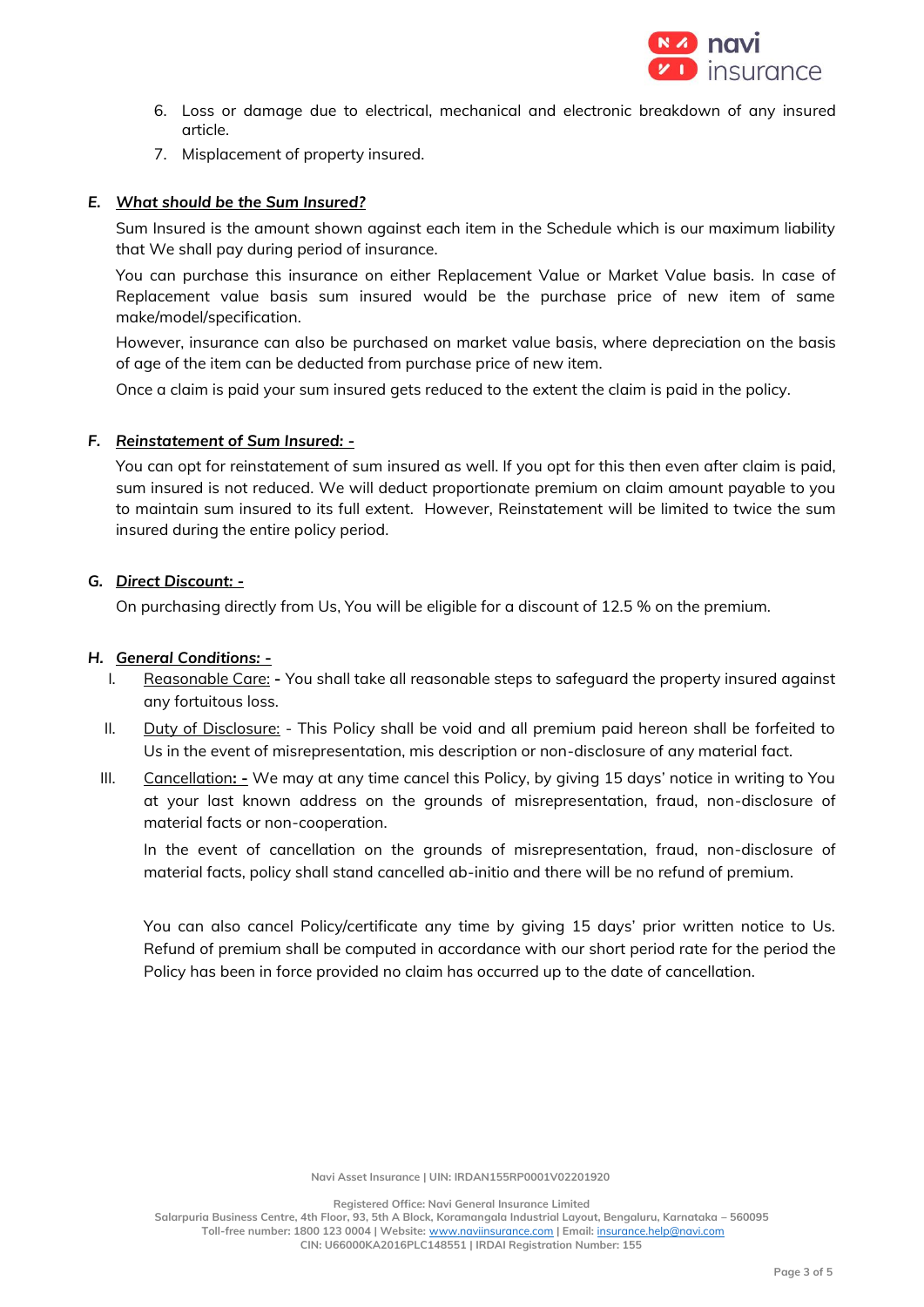

#### **SHORT PERIOD SCALE (FOR RETENTION OF PREMIUM)**

# **Table A:**

### **One Year Policy**

Policies for a period of less than 12 months shall be issued/retained at the rates set out hereunder:

| For period not exceeding 15 days  | 10% of the Annual Policy Rate |  |
|-----------------------------------|-------------------------------|--|
| For period not exceeding 1 month  | 15% of the Annual Policy Rate |  |
| For period not exceeding 2 months | 30% of the Annual Policy Rate |  |
| For period not exceeding 3 months | 40% of the Annual Policy Rate |  |
| For period not exceeding 4 months | 50% of the Annual Policy Rate |  |
| For period not exceeding 5 months | 60% of the Annual Policy Rate |  |
| For period not exceeding 6 months | 70% of the Annual Policy Rate |  |
| For period not exceeding 7 months | 75% of the Annual Policy Rate |  |
| For period not exceeding 8 months | 80% of the Annual Policy Rate |  |
| For period not exceeding 9 months | 85% of the Annual Policy Rate |  |
| For period exceeding 9 months     | The full Annual Policy Rate   |  |

# **Table B:**

# **Long Term Policy**

Policies for a period of more than 12 months shall be retained at the rates set out hereunder:

| Month     | 2 Year Policy | <b>3 Year Policy</b> |
|-----------|---------------|----------------------|
| Up to 6   | 42%           | 32%                  |
| $7 - 12$  | 64%           | 46%                  |
| $13 - 18$ | 95%           | 61%                  |
| $19 - 24$ | 100%          | 76%                  |
| $25 - 30$ |               | 97%                  |
| $31 - 36$ |               | 100%                 |

IV. Condition of Average: - Unless specifically stated in the policy, If the sum insured is less than the amount required to be insured as per provisions, we will pay only such proportion as the sum insured bears to the amount required to be insured.

# *In the Event of Claims: -*

Call on our tollFree **1800 123 0004** or drop a mail to Us on [insurance.help@navi.comw](mailto:insurance.help@navi.com)ithin 7 days of the date of the incident or directly walk-in to office or through an intermediary.

In the event of any unfortunate event be rest assured of complete assistance from us. Insured can notify or submit a claim by following way;

- 1. Making a call on Toll Free # 1800 123 0004 OR
- 2. By sending an E Mail to [insurance.help@navi.com](mailto:insurance.help@navi.com) OR

**Navi Asset Insurance | UIN: IRDAN155RP0001V02201920**

**Registered Office: Navi General Insurance Limited**

**Salarpuria Business Centre, 4th Floor, 93, 5th A Block, Koramangala Industrial Layout, Bengaluru, Karnataka – 560095**

**Toll-free number: 1800 123 0004 | Website:** [www.naviinsurance.com](http://www.naviinsurance.com/) **| Email:** [insurance.help@navi.com](mailto:insurance.help@navi.com) **CIN: U66000KA2016PLC148551 | IRDAI Registration Number: 155**